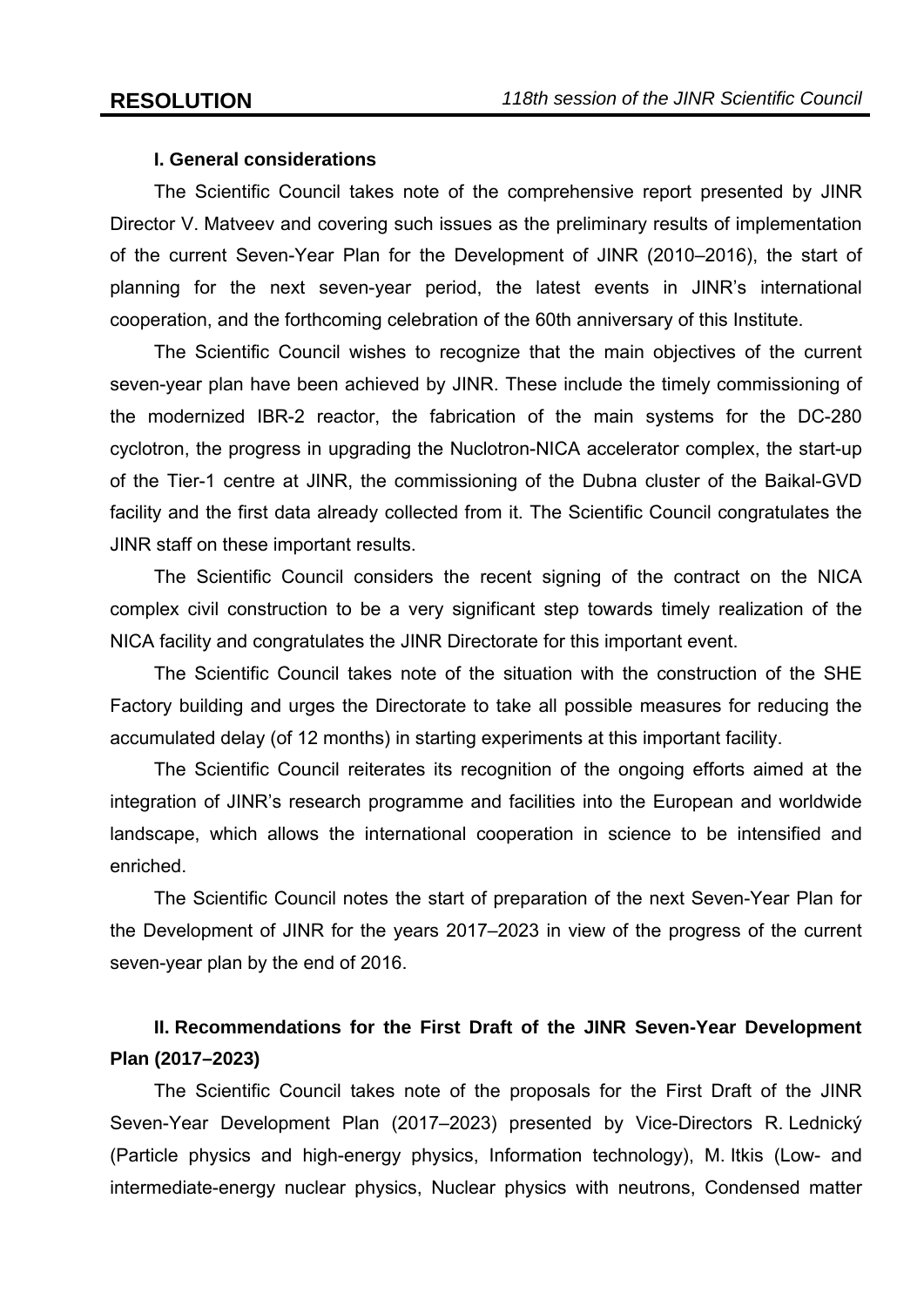physics), G. Trubnikov (Development of the JINR scientific infrastructure).

The main principles for elaborating this pan should be the continuity of the ongoing research programme with the new opportunities afforded by the novel technical developments, strengthening of the personnel in quality and number, and optimizing the management and the corresponding regulations.

In view of these principles, the tasks to be addressed in the new seven-year plan should be as follows:

– focusing on the effective use of new and upgraded basic facilities built under the current seven-year plan (modernized IBR-2, SHE Factory);

– constructing the first stage of the NICA complex (2019);

– promoting international cooperation around JINR's major facilities and further integrating these facilities into the European and worldwide research infrastructures;

– adapting the human resources to the requirements of the new basic facilities;

– attracting new countries to the JINR community;

– adjusting the general infrastructure and modus operandi of JINR in accord with the experience of international research centres of excellence.

The Scientific Council recommends that the Directorate continue its work towards completing the seven-year plan and looks forward to its further consideration at the next session.

### **III. Recommendations in connection with the PACs**

The Scientific Council takes note of the recommendations made by the PACs at their June 2015 meetings as reported at this session by Professors I. Tserruya (PAC for Particle Physics), F. Piquemal (PAC for Nuclear Physics), and P. Alekseev (PAC for Condensed Matter Physics). The Scientific Council suggests that the JINR Directorate should take these recommendations into account in preparing the JINR Topical Plan of Research and International Cooperation for 2016.

### Particle Physics Issues

The Scientific Council is pleased to note the progress in upgrading the Nuclotron-NICA accelerator complex: development of the production line for manufacturing the superconducting magnets, diagnostic systems, ion source, commissioning of the new linear accelerators, and other NICA elements and systems.

The Scientific Council appreciates the successful collaboration work of the MPD Detector Advisory Committee and the MPD team, and the progress in implementing the MPD project - preparation of the TDR for the main detector subsystems, preparation of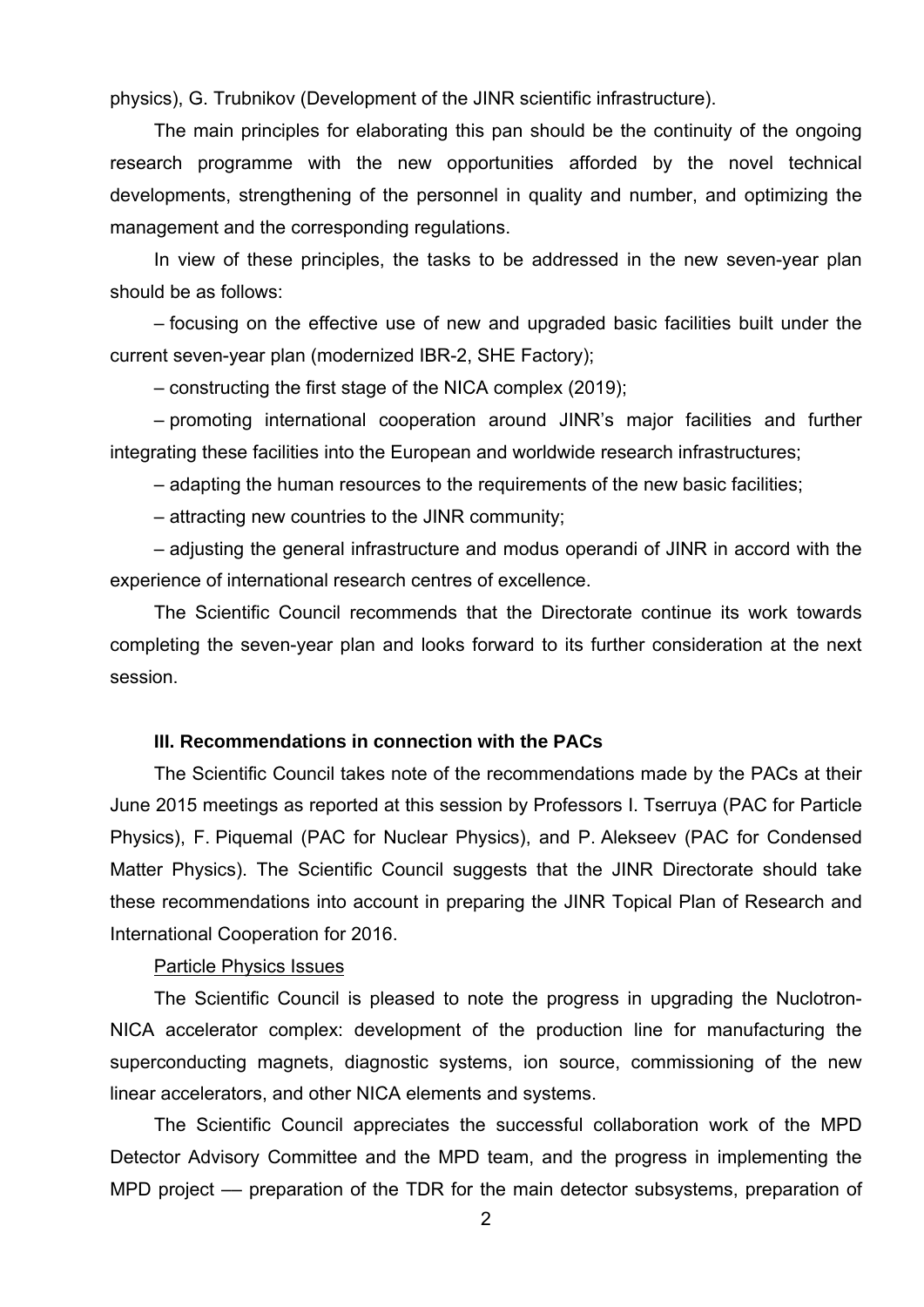the structural elements of the facility, and development of the technological sites for detector series manufacturing which should proceed in accordance with a complete integration plan of the full MPD detector. The Scientific Council supports the PAC's recommendation to assign more manpower into this flagship project of JINR.

The Scientific Council notes the considerable progress achieved by the BM@N team, including simulation results and results of the first technical run, and supports the PAC's recommendations on further developments of the project and cooperation with the FAIR CBM team and negotiations with other external groups for possible collaborations.

The Scientific Council supports the PAC's decision on the approval of ongoing projects and new projects in particle physics only until the end of the current seven-year plan, with the exception of large projects where it is clear that the Institute commitments go beyond that date. Given the ongoing discussions on the development of the next JINR 7- Year Development Plan, this recommendation will allow maximum flexibility to laboratory and institute management in determining their priorities.

### Nuclear Physics Issues

The Scientific Council takes note of the PAC recommendations concerning the concluding theme "Physics of Light Mesons" proposed for extension. The research programme of the theme related to investigation of production, decay and interaction of light mesons and muons is aimed at determining the symmetries and the interaction dynamics. The theme includes five projects (COMET, GDH&SPASCHARM, MEG-PEN, SPRING, TRITON) and two experiments (MUON, PAINUC) performed at various accelerators in the world. During the reported period of 2013–2015, numerous new results were obtained, published and reported at international conferences.

The Scientific Council appreciates the high-quality of the investigations performed under the theme "Physics of Light Mesons" and supports its continuation in 2016. The theme and its projects will be re-examined within the framework of the new seven-year plan.

### Condensed Matter Physics Issues

The Scientific Council highly appreciates the efforts being undertaken by the FLNP Directorate to develop the IBR-2 instruments. It notes, in particular, the implementation of the Real Time Diffractometer, a new instrument designed to study irreversible processes in solids *in situ* and in real time, which is already operational within the User Programme. Given the successful completion of the construction of this instrument, the Scientific Council concurs with the PAC recommendation on the closure of the project "Diffractometer for studies of transient processes in real time at the IBR-2 reactor".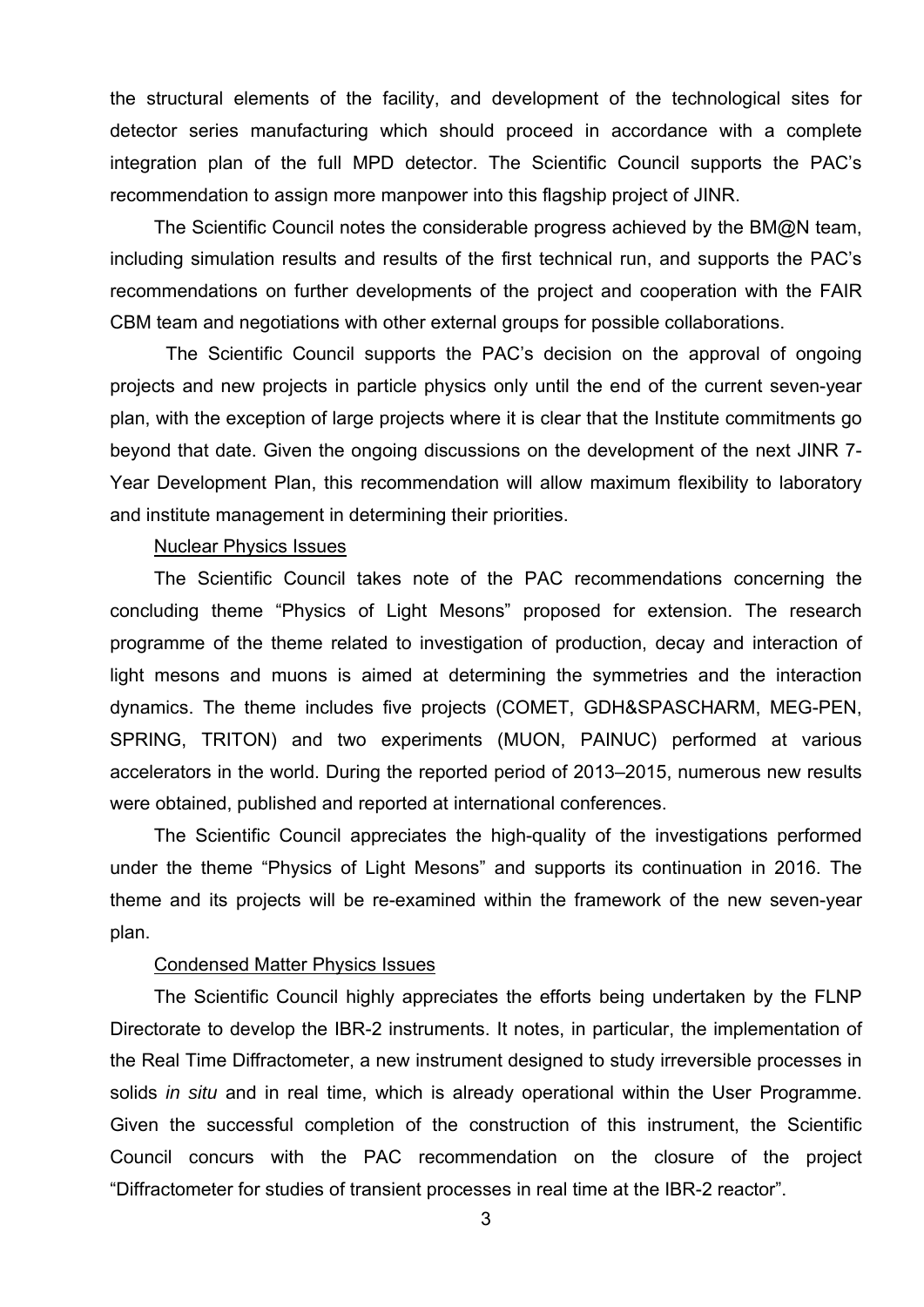The Scientific Council endorses the PAC recommendations on extension of the theme "Medical and Biological Research with JINR Hadron Beams" for 2016. It notes the high scientific and social importance of the results achieved for the last three years in the field of clinical research on proton radiotherapy applications in the treatment of different diseases as well as in the fields of radiobiology and radiation genetics.

The Scientific Council appreciates the first scientific results achieved at LRB in the field of astrobiology. Using JINR accelerators and in collaboration with specialists of Italian universities, new data were obtained on modeling the synthesis of prebiotic compounds in space. Recognizing the successful start of this activity, the Scientific Council supports the PAC recommendation on extension of the theme "Research on Cosmic Matter on the Earth and in Nearby Space; Research on the Biological and Geochemical Specifics of the Early Earth" for 2016.

#### Common Issues

At their recent meetings, the PACs devoted much attention to considering the first proposals received from the Laboratories for the new seven-year development plan (2017–2023) in the respective areas of activity. The Scientific Council takes note of the recommendations taken. Discussions of the first draft of this plan are envisaged for the next meetings, with emphasis on the time scales for the various research programmes. The Scientific Council highly appreciates the willingness of the PACs to contribute to the preparation of this important document.

### Reports by young scientists

The Scientific Council appreciates the following reports by young scientists which were selected by the PACs for presentation at this session: "Methods of increasing the efficiency of registration of the rare decay  $K_L^0 \to \pi^0 \nu \overline{\nu}$  in the E391 experiment", "Production of straw tubes for the COMET experiment", "Study of crystal and magnetic structures of nanostructured lanthanum-strontium manganites in a wide pressure and temperature range", and thanks the speakers: Yu. Stepanenko (DLNP), N. Tsverava (DLNP), and N. Belozerova (FLNP). The Scientific Council welcomes similar reports in the future.

#### **IV. Memberships of the PACs**

As proposed by the JINR Directorate, the Scientific Council appoints E. Boos (SINP, Moscow, Russia) and P. Závada (IP, Prague, Czech Republic) as new members of the PAC for Particle Physics for a term of three years. The Scientific Council thanks the outgoing member V. Savrin for his successful work as a member of this PAC.

As proposed by the JINR Directorate, the Scientific Council appoints D. Sangaa (IPT,